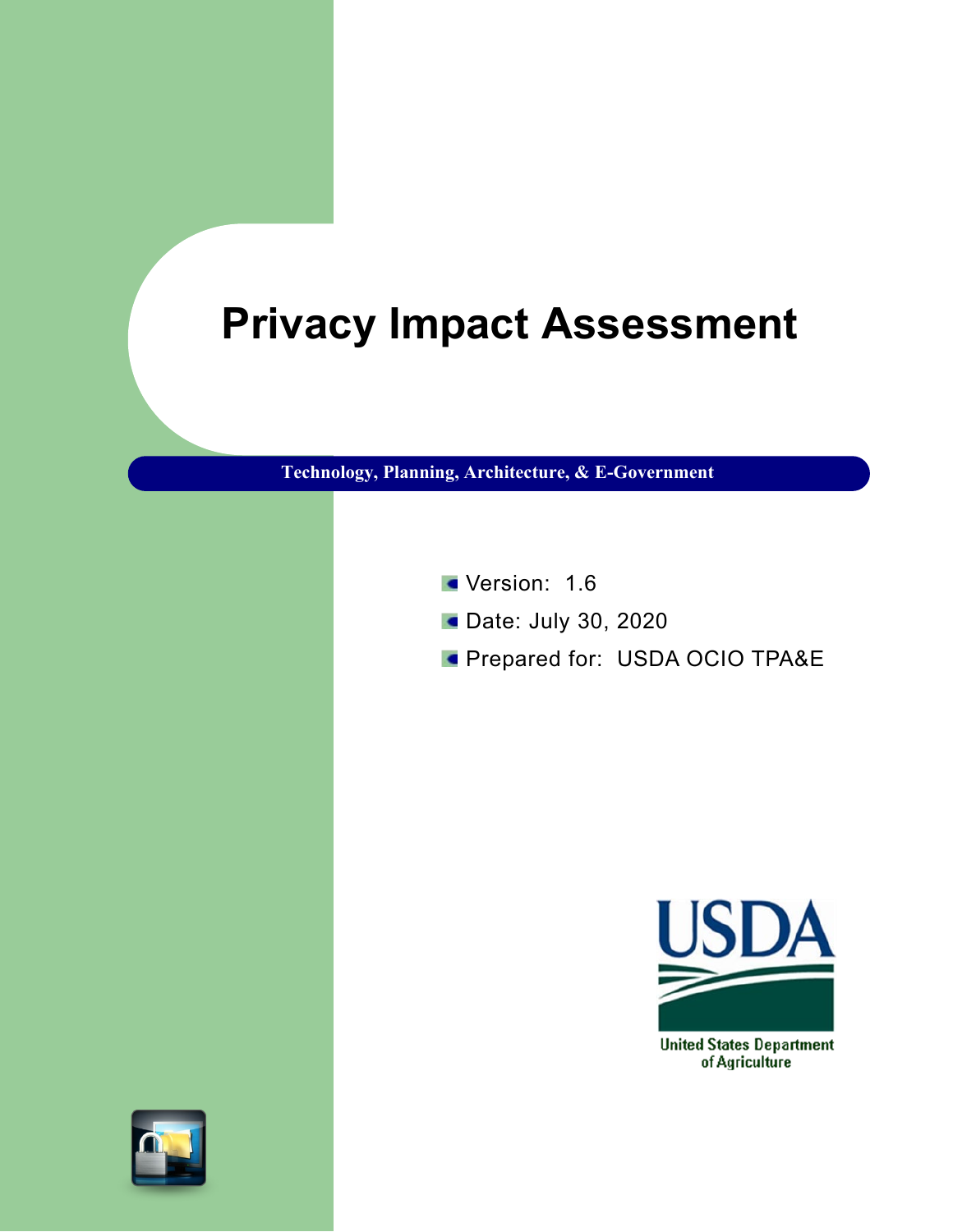

# **Privacy Impact Assessment for the**

**Wildlife Services Management Information System (MIS) 2000 July 30, 2020**

> **Contact Point Sue A. Brungardt USDA MRP-IT CSSD (970) 498-1448**

**Reviewing Official** 

*MRP* **United States Department of Agriculture**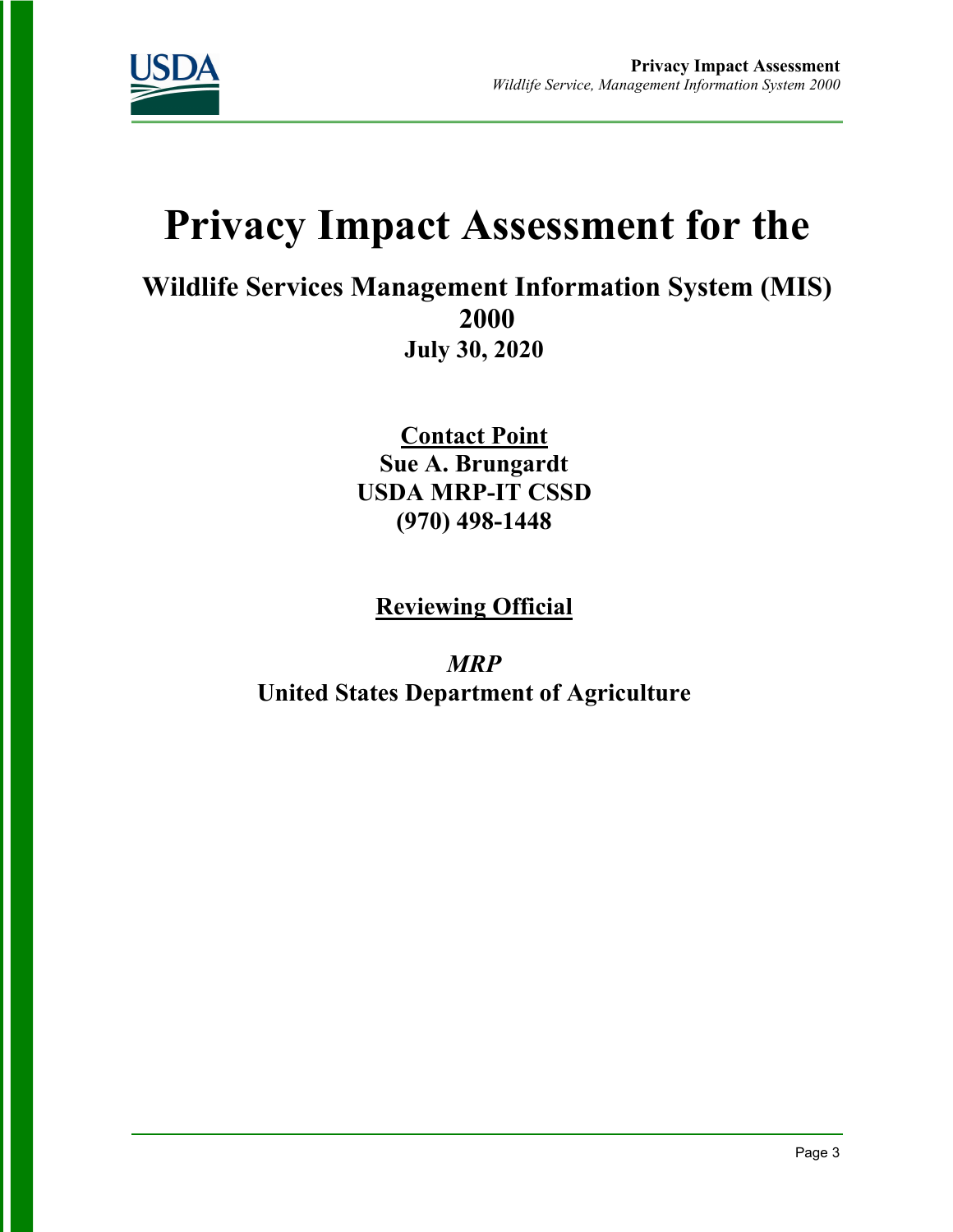

### **Abstract**

This Privacy Impact Assessment (PIA) is developed for the USDA APHIS Wildlife Services (WS) Management Information System (MIS) 2000. MIS has been implemented as a system of records for documentation and tracking of business conducted by Wildlife Services in its operational program in cooperative relationships with government, business/industry, and private individuals. This PIA is being conducted to both report to government and the public about the system, and to evaluate the system's conformity to privacy and information collection mandates.

### **Overview**

The Animal and Plant Health Inspection Service (APHIS), WS MIS system was built to better serve the APHIS/WS program, its customers, and the public, by improving the program's capability to monitor and measure program performance; provide timely information to decision makers, and better document APHIS/WS work.

MIS is especially important for record keeping of work in several areas of wildlife damage management related to agriculture, human health and safety, natural resources, and human property. These areas include, but are not limited to, wildlife diseases, airports, invasive species, livestock protection, blackbird damage management, and aquaculture protection. The MIS is the only data management system dedicated to tracking APHIS/WS work and accomplishments nationwide. APHIS/WS has a strong interest in protecting the privacy of both its customers and employees as the new system is developed and maintained.

MIS provides a data tracking and management system and it enables managers to have access to valuable data at the click of a button. It assists research by enabling operations personnel to gather data that in the past could not be collected. It provides APHIS/WS employees with the capability to generate specialized reports for their cooperators without the assistance of support personnel. It facilitates better information gathering and distribution, internally for decision makers and externally for all interested parties.

A typical transaction in MIS occurs when WS employees enter information related to wildlife damage management projects conducted by them in the field. This information may include data about direct damage management work or technical assistance projects.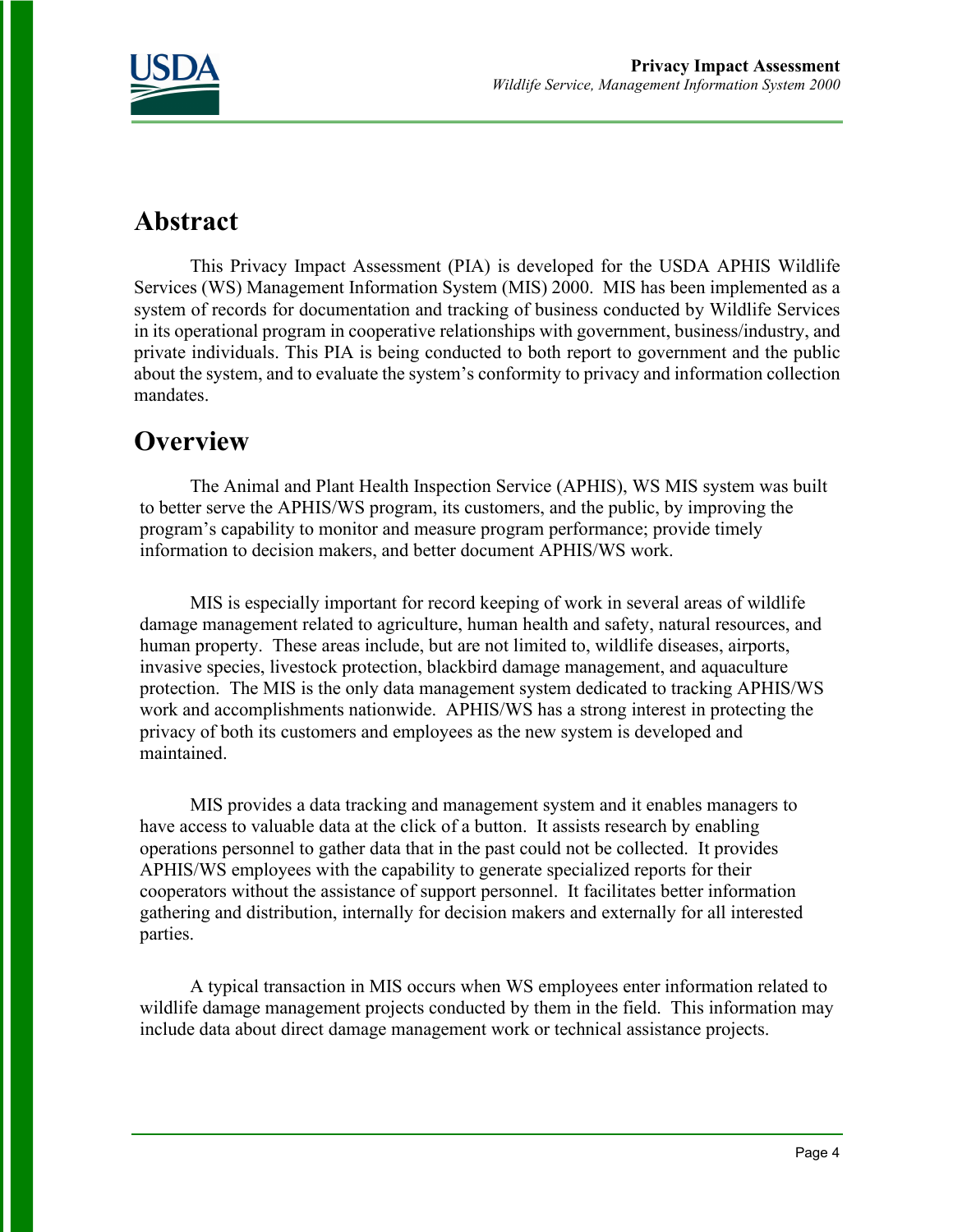

While WS provides no direct access to the system or its components to other entities, the Wildlife Services program does share some information collected by employees and entered into the system. This sharing is a manual process and maybe be shared on an excel spreadsheet. This may include:

- Agencies which collaborate with APHIS/WS in implementation of, or Agencies which regulate, wildlife management projects/programs, or who have an interest, or regulate, in animal or public health, or national security may request data in the MIS to be shared.
- State or Federal government-level representatives of the Environmental Protection Agency as part of APHIS/WS' responsibility to comply with the Federal Insecticide Fungicide and Rodenticide Act (U.S. Code Title 7, Section 136i-1).
- Some data provided to land management agencies, such as the Bureau of Land Management (BLM) and the Forest Service (FS), where a cooperator has a grazing allotment also require information about wildlife damage management actions performed on the agencies managed lands.

This system of records features a companion module for tracking pesticide usage by WS, the Control Materials Inventory Tracking System (CMITs). This module accommodates data entry about the use of chemical applications and inventories.

Authority for maintaining MIS as a system of records resides in The Act of March 2, 1931 as amended (46 Stat. 1468; 7 U.S.C. 426-426b & 426c) and Debt Collection Improvement Act of 1996

### **Section 1.0 Characterization of the Information**

### **1.1 What information is collected, used, disseminated, or maintained in the system?**

The following information is collected and maintained/updated in the system:

**Customer (Cooperator) Data:** This is the minimal information kept by WS which is necessary for identifying cooperators for the purpose of communication with them, and tracking of work performed by WS employees as part of a program being conducted in collaboration with them. This usually includes a name, telephone number, mailing address, physical location address, and specific wildlife damage management projects. Information about cooperators may also include resource and resource damage information. In some instances, GPS coordinates may be recorded for locations on properties where specific damage management actions, such as wildlife disease sampling or placing of some devices.

**Employee data:** This is minimal and includes name, address and telephone number of duty station, user name, and MIS unique employee identification number generated by the system.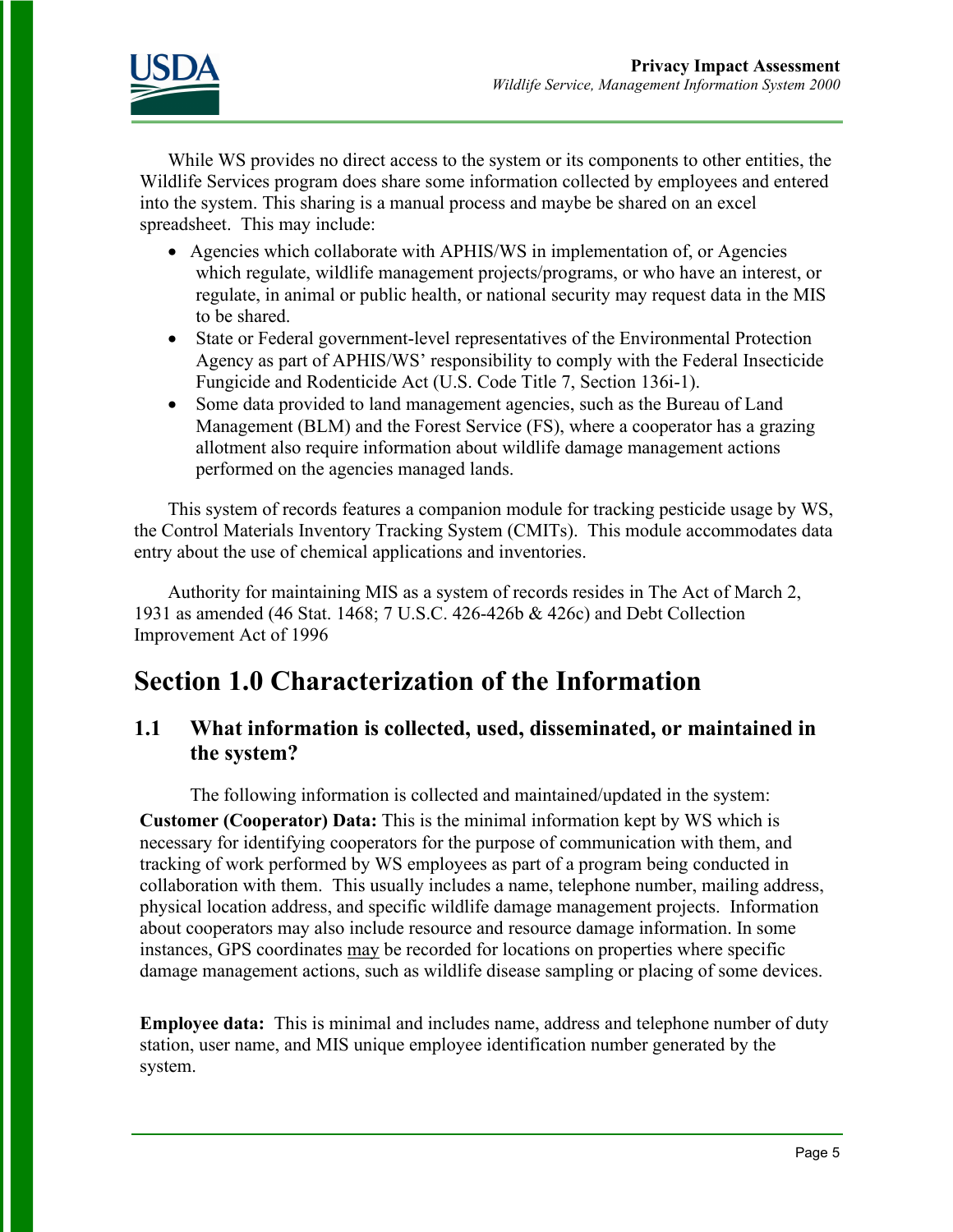

**Other data:** Information in the system may relate to resources owned by customers which was threatened, damaged or destroyed by wildlife.

#### **1.2 What are the sources of the information in the system?**

Data is generated as a result of entries made about the work performed by WS Employees. Other data is collected by WS through voluntary submission by customers that may include verbal communication. This data is entered into the system by WS employees. Reference and lookup data about pesticide registration, wildlife laws and permits are obtained from Federal, State, and Local authorities.

### **1.3 Why is the information being collected, used, disseminated, or maintained?**

The information collected by APHIS-WS is necessary for identifying cooperators for the purpose of communicating with them and tracking work performed by WS employees as part of a program being conducted in collaboration with them. This includes a name, telephone number, mailing address or physical location address.

Information is also collected because Agency procedure requires that WS employees obtain permission to enter the property of cooperators. Information collected about cooperators will be used to document authority and license to enter premises to conduct wildlife damage management work, pursuant to requests from cooperators for services to be conducted on their behalf. In addition, WS managers need to evaluate the effectiveness of program work being conducted by Federal, State, and contractual personnel as program actions occur on cooperator property or on behalf of the cooperator. Information collected about the cooperator will help managers conduct such evaluations.

Also in support of the APHIS mission, WS conducts surveys by selecting cooperators to provide them information about various facets of program work related to services provided. Information provided by the cooperator during the course of business enables WS to contact them and request voluntary participation in a survey, as well as using the information volunteered by the cooperator to make determinations about how and when work will be performed, what methods will be used, and what information to provide the cooperator about the methodology, process, frequency, results, and time lines to be used in program work, and to assist in developing safety measures and protocols.

### **1.4 How is the information collected?**

Information is collected for the system through direct contact by WS employees with cooperators. They collaborate with cooperators in filling out forms which contain the information. These forms exist in the electronic component of MIS or are paper forms.

Other information is collected from WS employees who have direct knowledge about operational work performed, and information about themselves.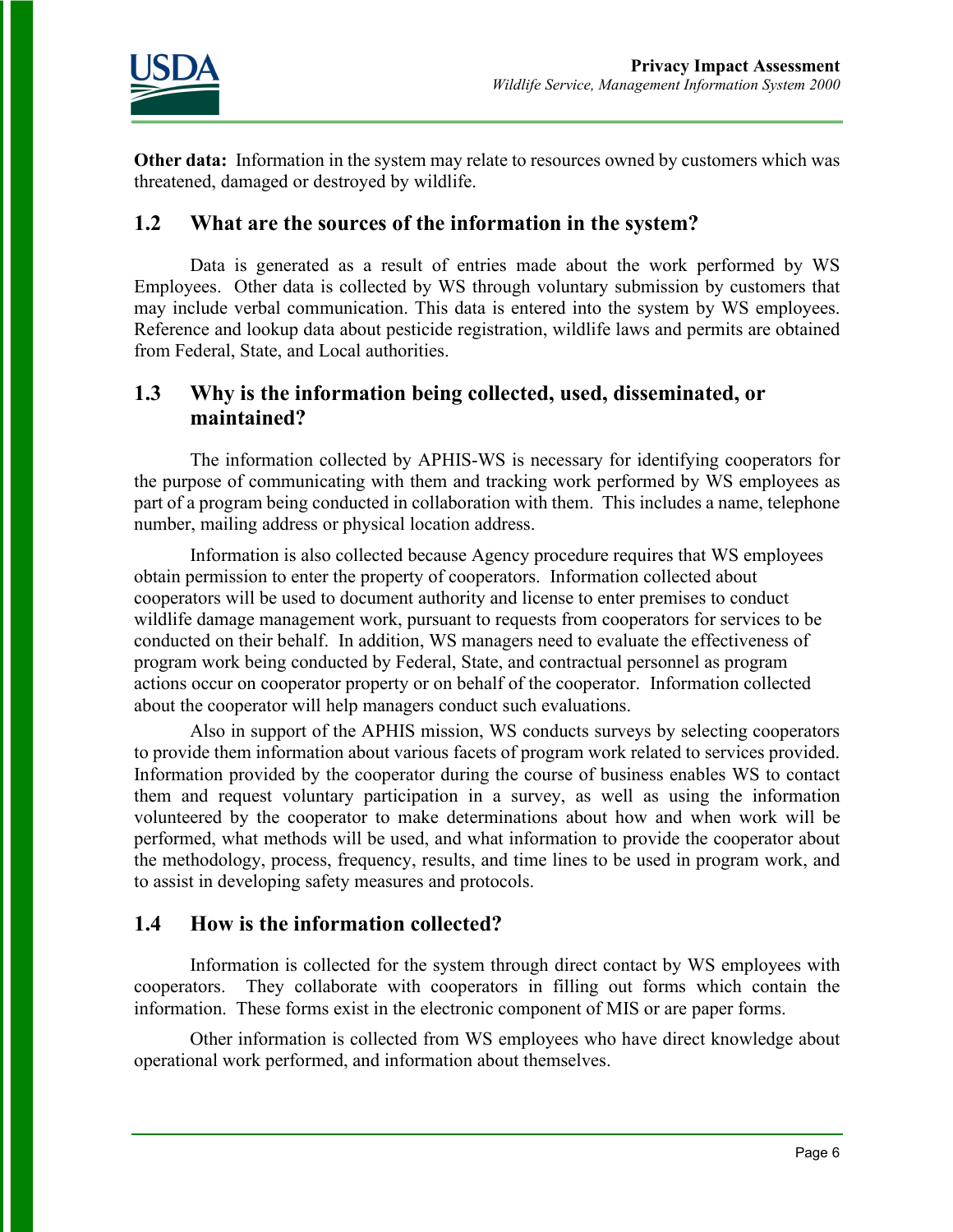

Some information is collected about wildlife and wildlife damage management subjects from sources made available by local, state, or federal government entities, or is general information published on the web.

### **1.5 How will the information be checked for accuracy?**

Employees validate information through a screen review process before permitting its entry into the system. Customers will validate all information collected about themselves on the APHIS Form 12 and then signing it to agree that the information is accurate. Additionally, there is review by APHIS/WS supervisors and data specialists at the District, State, Regional and National levels.

Signed paper forms containing data collected from customers (cooperators) will be checked by them at signature, by the APHIS/WS employee collecting the data, and at the office which originates the data before being "approved" in the system. Field work data will be checked for completeness by the APHIS/WS employee who enters it. This electronic data entry process is monitored by an internal validation prompt system built into the MIS. Data is again reviewed for accuracy by supervisors at the APHIS/WS District and State levels.

Data of this type will be verified for accuracy, relevance, timeliness, and completeness by APHIS/WS employees in their contact with agencies and entities providing the information.

### **1.6 What specific legal authorities, arrangements, and/or agreements defined the collection of information?**

The following legal authorities require collection of certain information in MIS:

- 1) The Act of March 1931 as amended (46 Stat. 1468; 7 U.S.C. 426-426b & 426c)
- 2) Debt Collection Improvement Act of 1996

In addition, WS enters into agreements with cooperators in the private and public sectors in which such cooperators agree by signature to submit the information collected. The agreements include Memoranda of Understandings, Memoranda of Agreements, Cooperative Service Agreements, and Cooperative Service Field Agreements.

### **1.7 Privacy Impact Analysis: Given the amount and type of data collected, discuss the privacy risks identified and how they were mitigated.**

Privacy information collected about WS employees and cooperators is protected through a number of mitigation efforts that include information access control, and system protocols. Data consolidation has the potential to create privacy risks, however, data consolidation in MIS is an in-house initiative in the APHIS/WS system. Individuals involved in all processes are restricted to data that they are authorized to handle and the data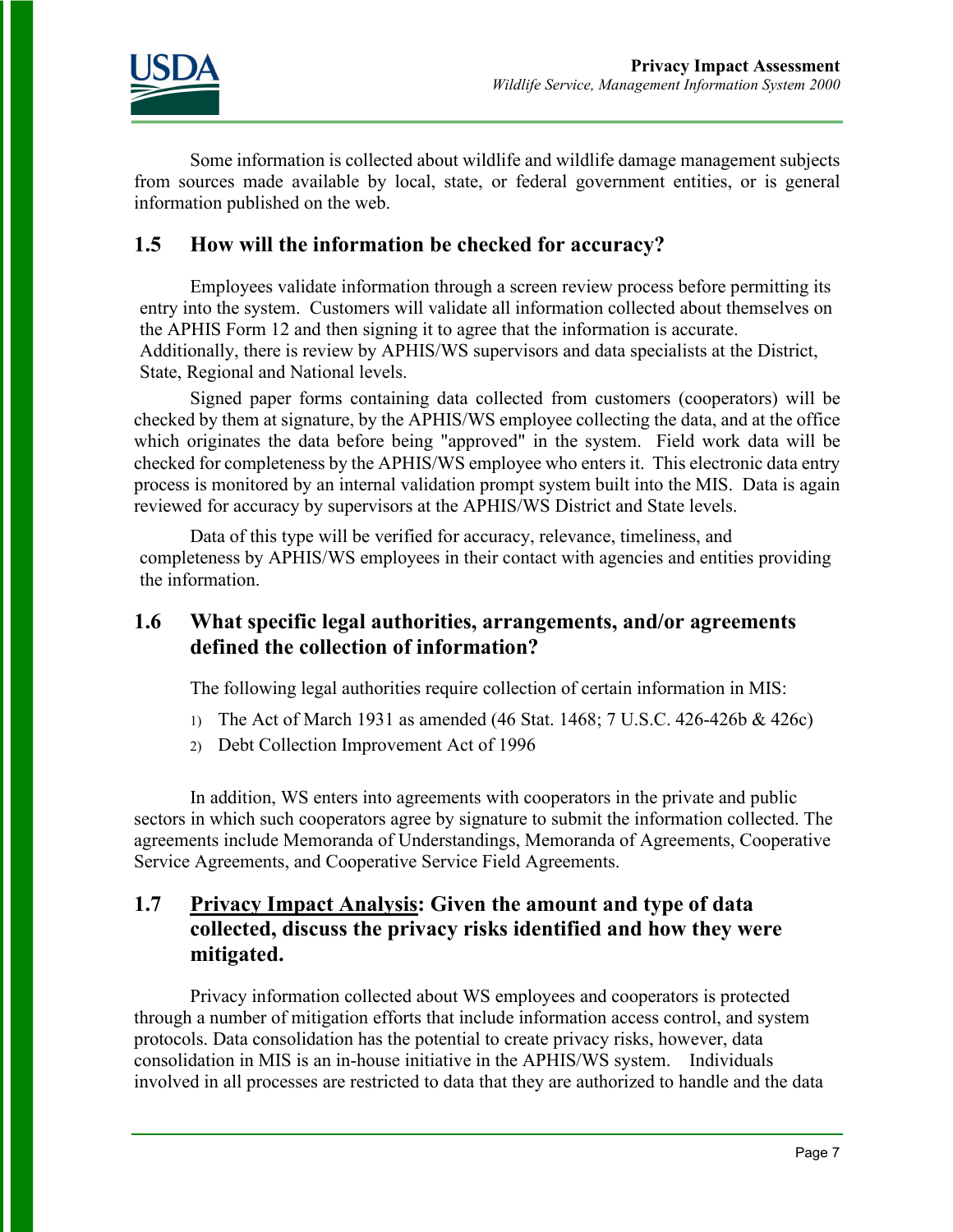

is not exposed to any unauthorized users during this process. Standard safeguards approved by USDA for data security are used to reduce the likelihood of unauthorized access or use.

Other controls to protect data from unauthorized access include unique user identification, eAuthenitication, Agency implemented cybersecurity measures and firewalls installed at each access terminal, current virus protection programs updated in accordance with Agency requirements, and immediate lockout capability if a user is disqualified from access to data at any level. All transfer of data occurs through the agency standard virtual private network in encrypted formats. Hard copy components of the system are segregated and protected in secured and locked storage cabinets accessible only to authorized users. Other internal safeguards include monitoring of data management and development processes by the ISSM and ISSOs, and supervisory controls for field level data entry and handling.

### **Section 2.0 Uses of the Information**

### **2.1 Describe all the uses of information.**

**Routine use 1** permits disclosure to cooperative State government officials, employees, or contractors, as necessary to carry out the program; and other parties engaged to assist in administering the program. Such contractors and other parties will be bound by the nondisclosure provisions of the Privacy Act. This routine use assists the agency in carrying out the program, and thus is compatible with the purpose for which the records are created and maintained;

**Routine use 2** permits disclosure to the appropriate agency, whether Federal, State, local, or foreign, charged with responsibility of investigating or prosecuting a violation of law or of enforcing, implementing, or complying with a statute, rule, regulation, or order issued pursuant thereto, of any record within this system when information available indicates a violation or potential violation of law, whether civil, criminal, or regulatory in nature, and either arising by general statute or particular program statute, or by rule, regulation, or court order issued pursuant thereto;

**Routine use 3** permits disclosure to the Department of Justice when the agency, or any component thereof, or any employee of the agency in his or her official capacity, or any employee of the agency in his or her individual capacity where the Department of Justice has agreed to represent the employee, or the United States, in litigation, where the agency determines that litigation is likely to affect the agency or any of its components, is a party to litigation or has an interest in such litigation, and the use of such records by the Department of Justice is deemed by the agency to be relevant and necessary to the litigation; provided, however, that in each case, the agency determines that disclosure of the records to the Department of Justice is a use of the information contained in the records that is compatible with the purpose for which the records were collected;

**Routine use 4** permits disclosure for use in a proceeding before a court or adjudicative body before which the agency is authorized to appear, when the agency, or any component thereof, or any employee of the agency in his or her official capacity, or any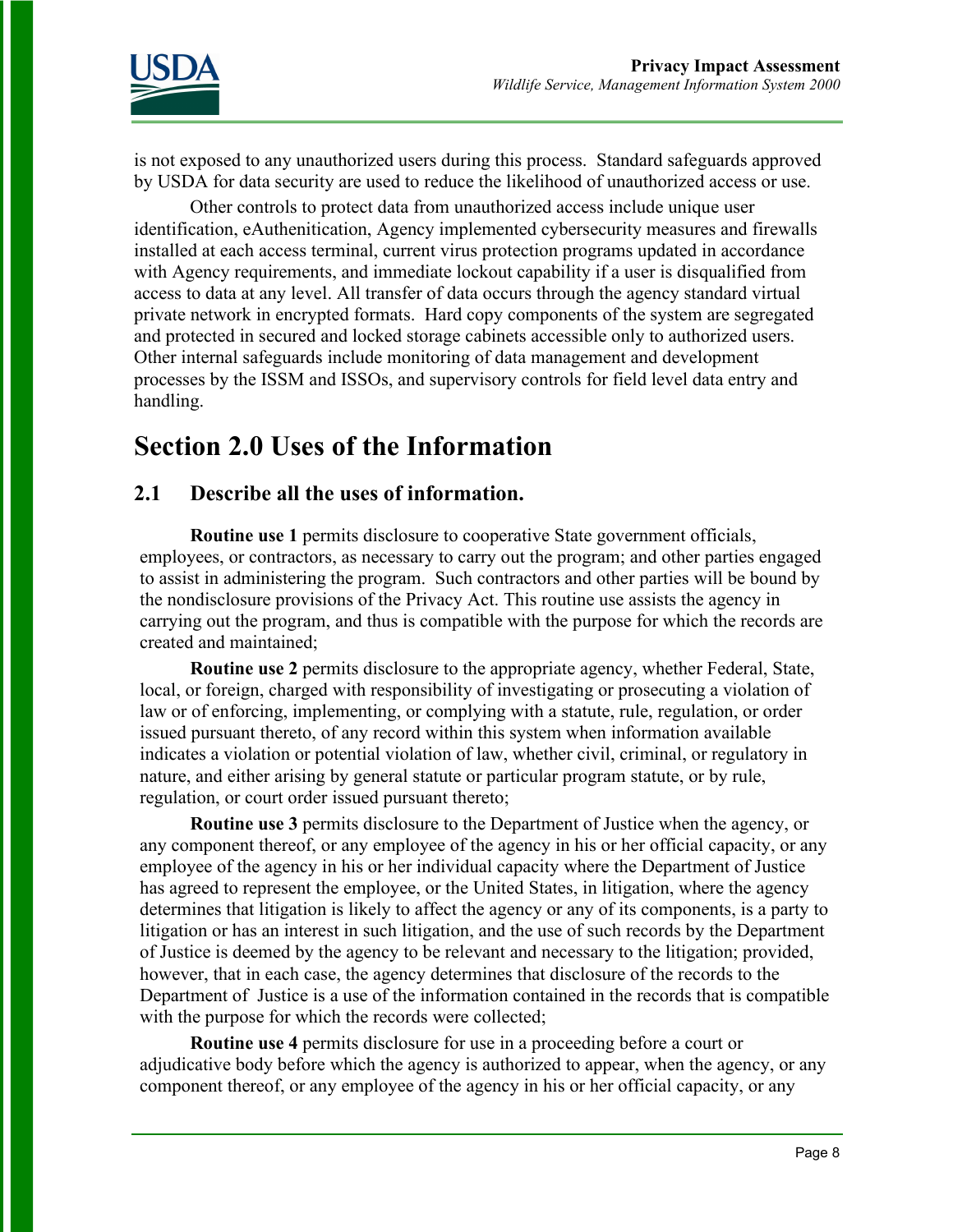

employee of the agency in his or her individual capacity where the agency has agreed to represent the employee, or the United States, where the agency determines that litigation is likely to affect the agency or any of its components, is a party to litigation or has an interest in such litigation, and the agency determines that use of such records is relevant and necessary to the litigation; provided, however, that in each case, the agency determines that disclosure of the records to the court is a use of the information contained in the records that is compatible with the purpose for which the records were collected;

**Routine use 5** permits disclosure to appropriate agencies, entities, and persons when the agency suspects or has confirmed that the security or confidentiality of information in the system of records has been compromised; the agency has determined that as a result of the suspected or confirmed compromise there is a risk of harm to economic or property interests, a risk of identity theft or fraud, or a risk of harm to the security or integrity of this system or other systems or programs (whether maintained by the agency or another agency or entity) that rely upon the compromised information; and the disclosure made to such agencies, entities, and persons is reasonably necessary to assist in connection with the agency's efforts to respond to the suspected or confirmed compromise and prevent, minimize, or remedy such harm.

**Routine use 6** permits disclosure to USDA employees or contractors, partner agency employees or contractors, or private industry employed to identify patterns, trends or anomalies indicative of fraud, waste, or abuse.

**Routine use 7** permits disclosure to the National Archives and Records Administration or to the General Services Administration for records management inspections conducted under 44 U.S.C. §§ 2904 and 2906. 2.2

### **2.2 What types of tools are used to analyze data and what type of data may be produced?**

WS performs simple analyses of consolidated results of direct control and technical assistance activities. Microsoft Access and Microsoft Excel are used. Analyses include simple descriptive statistics and data showing trends in wildlife damage management effects, wildlife damage impacts, and results of work. No personal data about cooperators is subjected to analysis since data sets used are stripped and consolidated. Managers in WS may use data about hours worked by field employees to analyze time spent on projects or other efficiency metrics related to field work or technical assistance projects.

### **2.3 If the system uses commercial or publicly available data please explain why and how it is used.**

Reference and lookup data about pesticide registration, wildlife laws and permits are obtained from Federal, State, and Local authorities and are used to populate entries about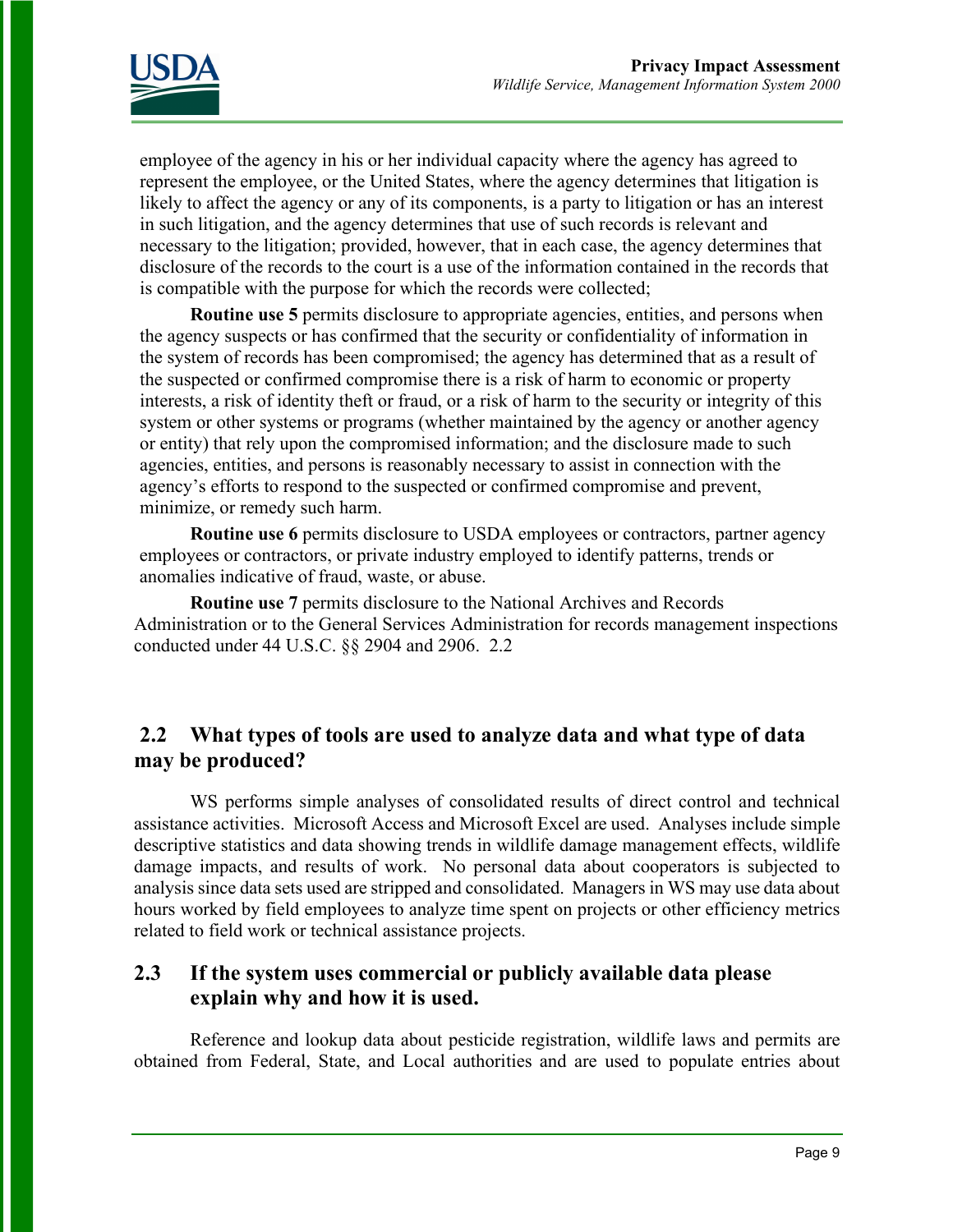

wildlife damage management work, or to provide reference material for employees making data entries.

### **2.4 Privacy Impact Analysis: Describe any types of controls that may be in place to ensure that information is handled in accordance with the above described uses.**

Analyses are done by request from WS supervisory staff or other entities who have requested such information through official channels. Such information is purged of any privacy information and is checked to ensure that outputs do not point to private individuals or their information.

Lookup and reference information is used only by those who have been approved by the ISSM and entries of lookup data are automated to provide unaltered data.

# **Section 3.0 Retention**

### **3.1 How long is information retained?**

Information is retained about employees as long as they are actively employed by the unit, or as long as their project-related work history is kept in the system. Information is retained about cooperators as long as agreements are active or their work history is kept in the system. Reference and lookup information is kept in the system as long as it is used by employees to populate record material. In general, records are retained in accordance with data elimination procedures outlined by NARA guidelines [\(http://www.archives.gov/records](http://www.archives.gov/records-mgmt/index.html)[mgmt/index.html\)](http://www.archives.gov/records-mgmt/index.html), APHIS records management guidelines [\(https://my.aphis.usda.gov/myportal/myaphis/programs/business-services/information](https://my.aphis.usda.gov/myportal/myaphis/programs/business-services/information-technology/imc/guidance)[technology/imc/guidance\)](https://my.aphis.usda.gov/myportal/myaphis/programs/business-services/information-technology/imc/guidance) and the APHIS/WS Information and Data Management Handbook (IDMH) ( [https://ems-team.usda.gov/sites/aphis](https://ems-team.usda.gov/sites/aphis-ws/Intranet/Manuals%20and%20Handbooks/WS%20Information%20and%20Data%20Handbook/WS-IDMH.pdf)[ws/Intranet/Manuals%20and%20Handbooks/WS%20Information%20and%20Data%20Handb](https://ems-team.usda.gov/sites/aphis-ws/Intranet/Manuals%20and%20Handbooks/WS%20Information%20and%20Data%20Handbook/WS-IDMH.pdf) [ook/WS-IDMH.pdf](https://ems-team.usda.gov/sites/aphis-ws/Intranet/Manuals%20and%20Handbooks/WS%20Information%20and%20Data%20Handbook/WS-IDMH.pdf) )

### **Has the retention period been approved by the component records officer and the National Archives and Records Administration (NARA)?**

No (Pending Approval)

### **3.2 Privacy Impact Analysis: Please discuss the risks associated with the length of time data is retained and how those risks are mitigated.**

Since data may be kept too long or not long enough, WS records management personnel review record schedules and disposition procedures intermittently to ensure that outdated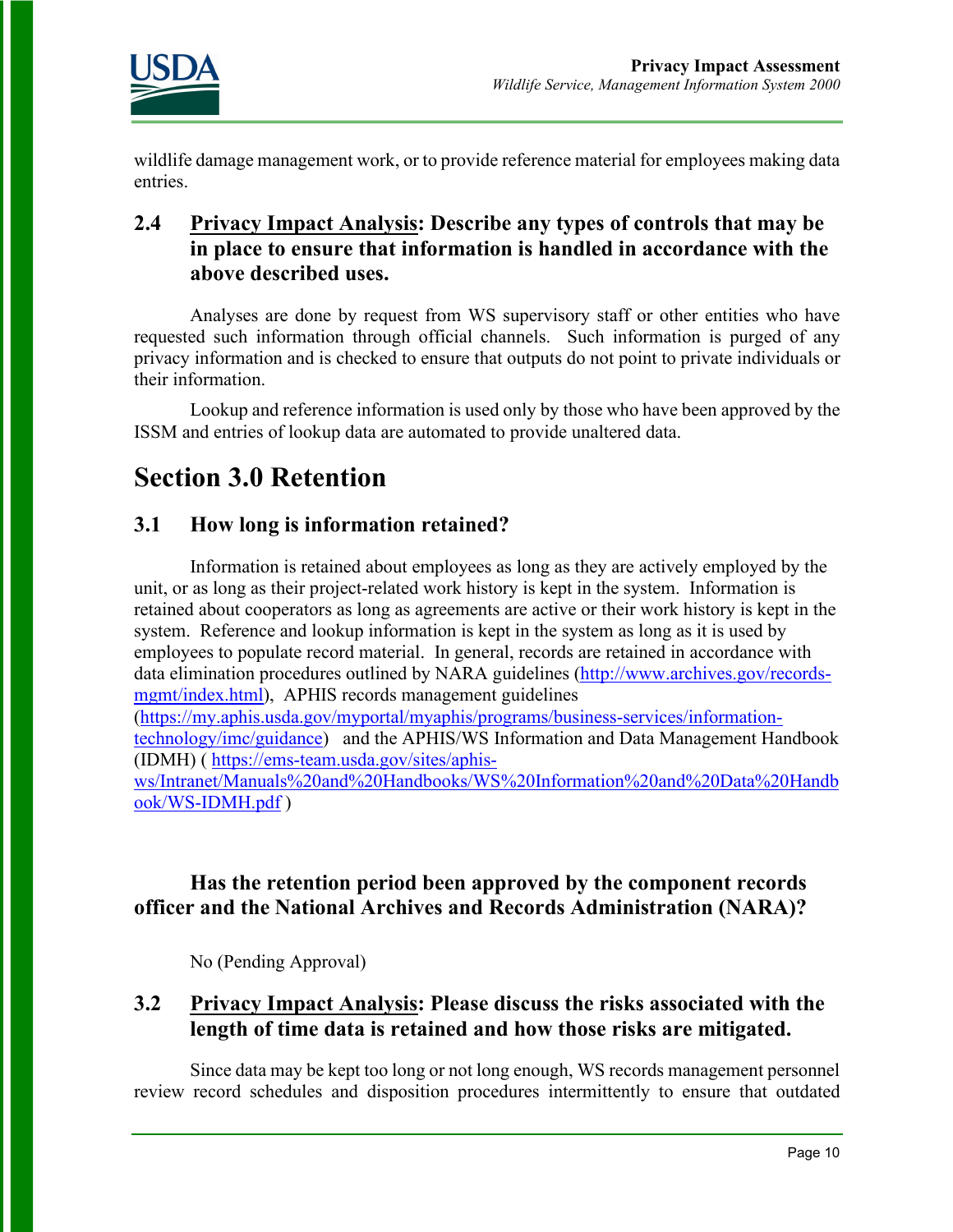

records are purged or moved to archived files as needed. In addition, almost all data about employees and cooperators is reviewed annually for accuracy, timeliness, and relevance as part of the WS business processes in place, making a business policy practice to be an assurance that records will be reviewed routinely and updated/purged as needed.

# **Section 4.0 Internal Sharing and Disclosure**

### **4.1 With which internal organization(s) is the information shared, what information is shared and for what purpose?**

Data may be shared with the USDA Office of General Counsel if it pertains to a legal process, litigation actions that are brought by WS, or by entities in the private sector. Other investigatory units within USDA may be provided access to some data if an investigation of waste, fraud, or abuse, or investigation of misconduct by a WS employee is implemented.

#### **4.2 How is the information transmitted or disclosed?**

Information transmitted or disclosed to USDA is provided through the WS FOIA coordinator in the format and process defined by the department in conformity to USDA information disclosure and transmittal procedures.

### **4.3 Privacy Impact Analysis: Considering the extent of internal information sharing, discuss the privacy risks associated with the sharing and how they were mitigated.**

Privacy risks associated with internal sharing are mitigated through handling procedures which ensure that information released is only what is requested, is legally allowed to be released, and is securely passed directly to the authorized recipient or their official agents.

### **Section 5.0 External Sharing and Disclosure**

### **5.1 With which external organization(s) is the information shared, what information is shared, and for what purpose?**

Information is shared with the following external organizations. Purposes are declared:

Environmental Protection Agency – names, addresses, physical locations and pesticide application performed for selected cooperators as part of submission of pesticide application work and types

U.S. Treasury Department – names, addresses, social security numbers or Tax ID numbers of delinquent cooperators, in compliance with the Debt Collection Improvement Act.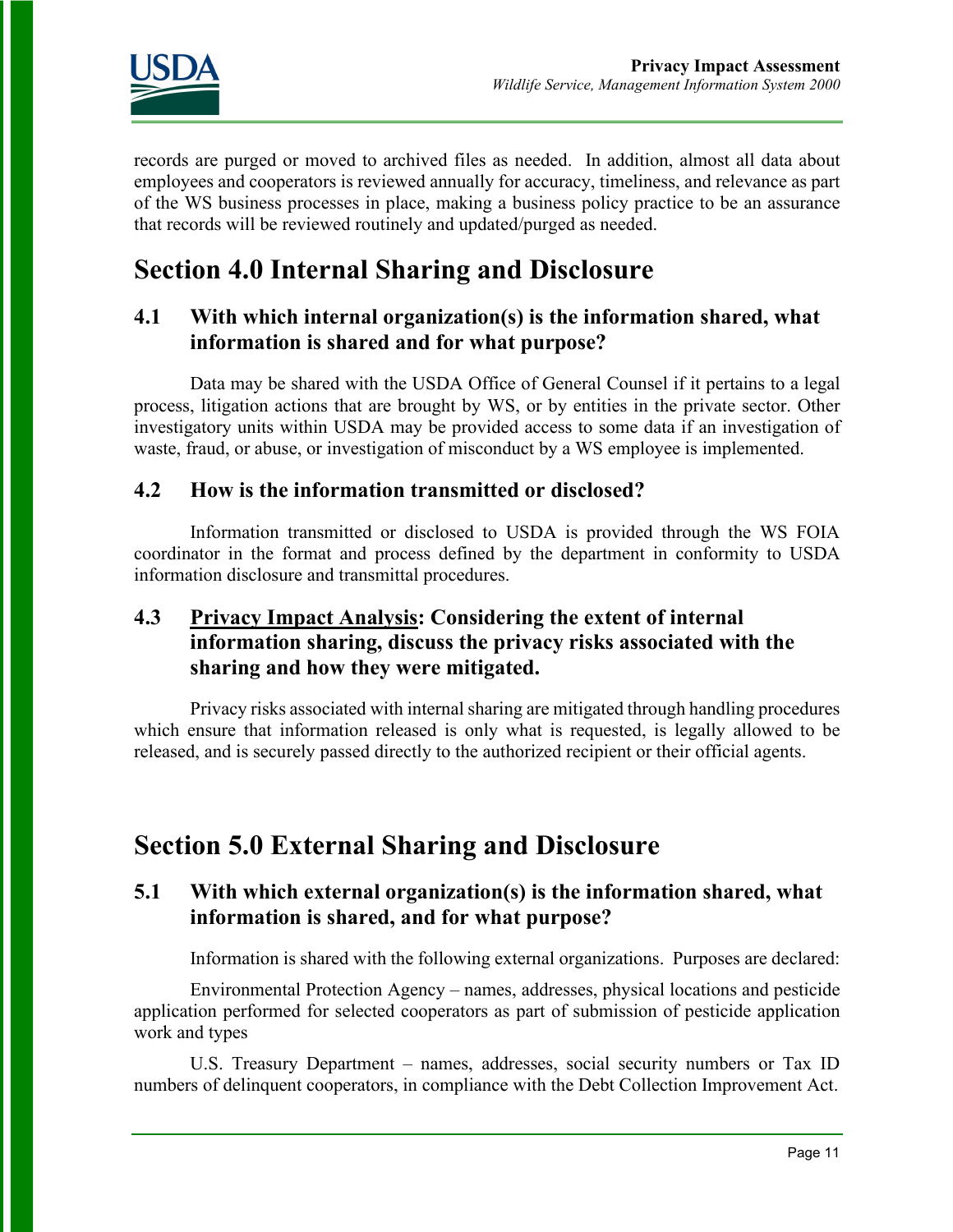

National Archives and Records Administration – Paper Records – Compliance with record keeping regulation and policy.

Department of Justice – Cooperator information and details about work done for them – in response to court requirements surrounding lawsuits against WS.

### **5.2 Is the sharing of personally identifiable information outside the**

 **Department compatible with the original collection? If so, is it covered by an appropriate routine use in a SORN? If so, please describe. If not, please describe under what legal mechanism the program or system is allowed to share the personally identifiable information outside of USDA.** 

The sharing of personally identifiable information outside USDA is compatible with the original collection and is covered by routine uses declared in the WS SORN Docket No. APHIS-9 Wildlife Service Management Information System

### **5.3 How is the information shared outside the Department and what security measures safeguard its transmission?**

Information shared and transmitted outside USDA may be done by direct contact, or through email, standard mailing procedures, or in some instances by phone. Rules and guidance for protection of such shared information is provided in Sections 3.7 and 6.0 of the [WS](http://inside.aphis.usda.gov/ws/downloads/WS-IDMH_Revision_Four_FinalDraft_Oct2012.pdf) [Information Data Management Ha](http://inside.aphis.usda.gov/ws/downloads/WS-IDMH_Revision_Four_FinalDraft_Oct2012.pdf)ndbook (IDMH). Email transfers have warning disclaimers attached which notify recipients about security considerations and instruct recipients who erroneously receive such transmissions to delete them.

### **5.4 Privacy Impact Analysis: Given the external sharing, explain the privacy risks identified and describe how they were mitigated.**

A potential risk to information resulting from external sharing would be transmittal of unauthorized material or transmittal to wrong parties. WS uses a policy-controlled, tiered approval process that ensures evaluation of all aspects of the transmittal process to validate the appropriateness and legality of such information transfer.

### **Section 6.0 Notice**

The following questions are directed at notice to the individual of the scope of information collected, the right to consent to uses of said information, and the right to decline to provide information.

### **6.1 Was notice provided to the individual prior to collection of information?**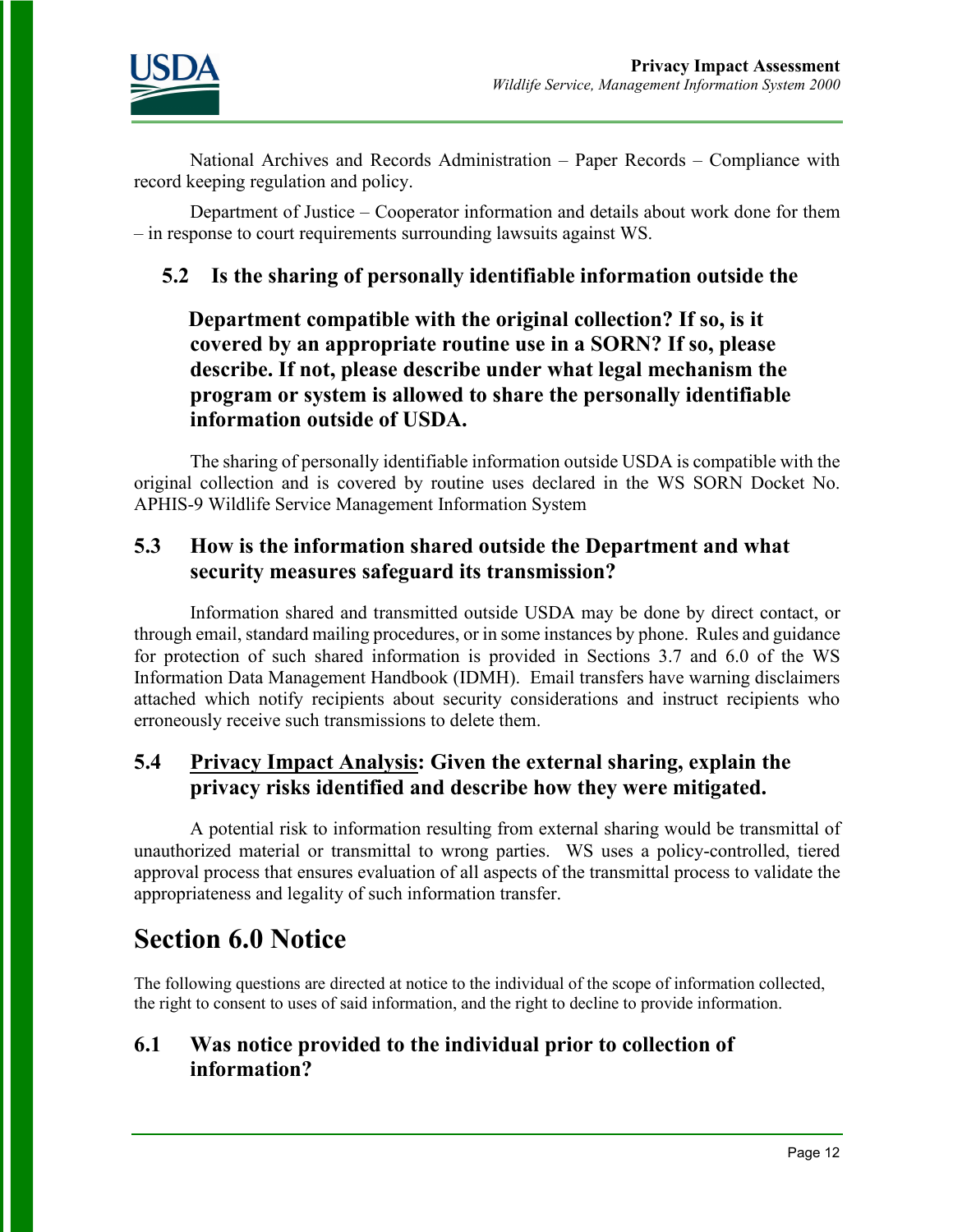

Yes

**6.2 Do individuals have the opportunity and/or right to decline to provide information?** 

Yes

### **6.3 Do individuals have the right to consent to particular uses of the information? If so, how does the individual exercise the right?**

Individuals have the opportunity during the collection process to review uses that may be made of the information and declare and document special considerations related to use of information.

### **6.4 Privacy Impact Analysis: Describe how notice is provided to individuals, and how the risks associated with individuals being unaware of the collection are mitigated.**

Upon request for information from contributors, WS provides an information sheet defining the uses to be made of any submissions. To mitigate risks that individual contributors might be unaware of the collection, the use and purpose of the collection is discussed by WS employees and questions by the contributor are encouraged.

# **Section 7.0 Access, Redress and Correction**

The following questions are directed at an individual's ability to ensure the accuracy of the information collected about them.

### **7.1 What are the procedures that allow individuals to gain access to their information?**

Under the Privacy Act (PA), a person may seek access to records that are retrieved by his/her own name or other personal identifier, such as social security number or employee identification number. Such records will be made available unless they fall within the exemptions of the PA or the Freedom of Information Act (FOIA).

Your request must be in writing. Indicate that you are making a request under the PA. Address the request to the following address:

VIA MAIL: Animal and Plant Health Inspection Service Director, Freedom of Information and Privacy Act Staff 4700 River Road, Unit 50 Riverdale, MD 20737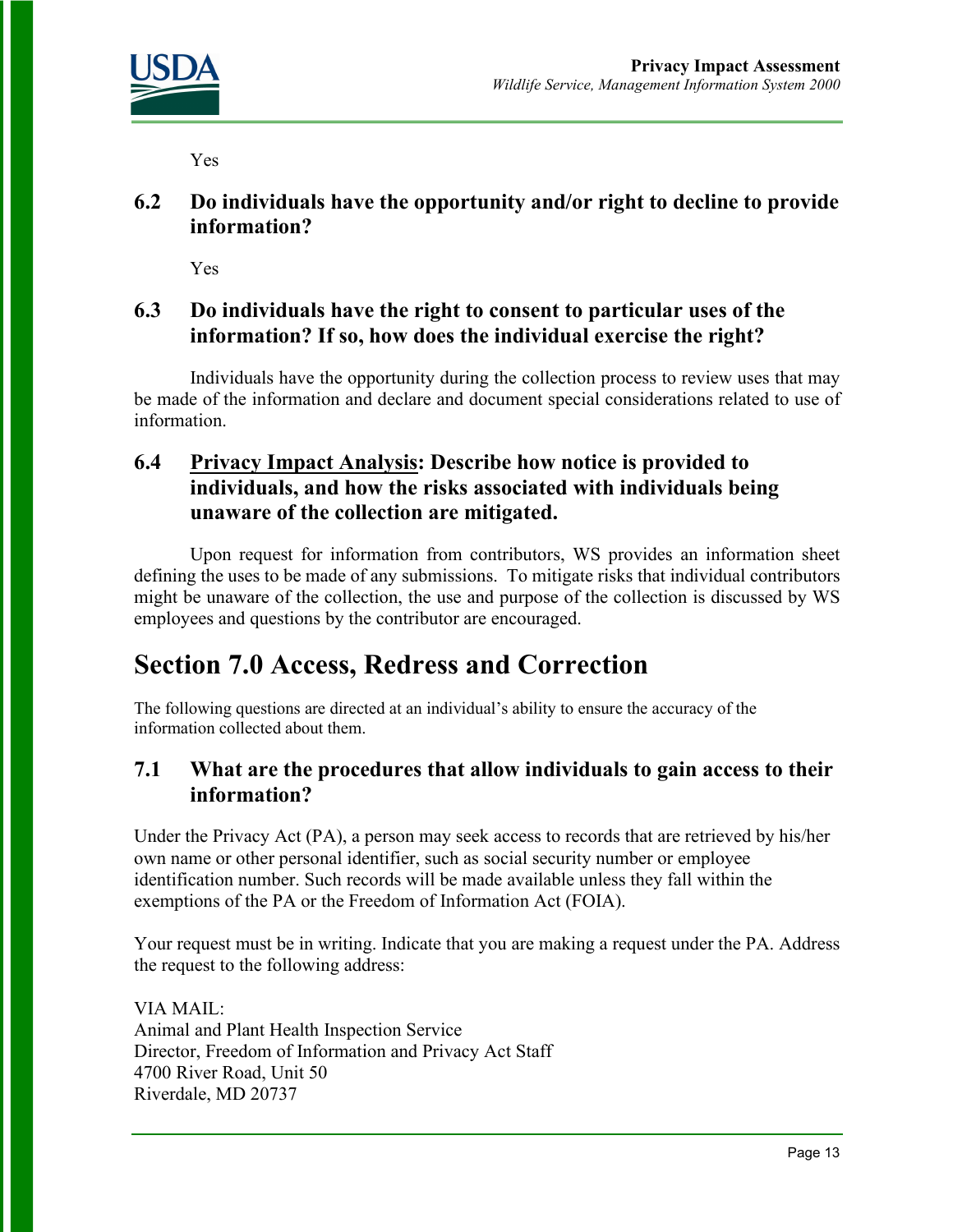

#### VIA FACSIMILE: 301-734-5941

#### VIA E-MAIL: [APHISPRIVACY@USDA.gov](mailto:APHISPRIVACY@USDA.gov)

NOTE: While e-mail attachments are often an important and legitimate means of conducting business, they also have the potential to cause great harm to our e-mail infrastructure, as well as to individual workstations. Please place the text of your PA request into the 'body' of the email message.

The USDA Privacy Policy can be located at the following

URL: [https://www.usda.gov/privacy-policy.](https://www.usda.gov/privacy-policy) Information about Privacy Act requests can be found at: [https://www.aphis.usda.gov/aphis/resources/lawsandregs/privacy-act/request](https://www.aphis.usda.gov/aphis/resources/lawsandregs/privacy-act/request-access/request-acces)[access/request-acces](https://www.aphis.usda.gov/aphis/resources/lawsandregs/privacy-act/request-access/request-acces)

### **7.2 What are the procedures for correcting inaccurate or erroneous information?**

When inaccurate or erroneous information might be discovered, the employee who entered/generated the information makes corrections which are reviewed and validated by a supervisor.

### **7.3 How are individuals notified of the procedures for correcting their information?**

Electronic or hard copy documents are provided showing the changes, or the WS employee notifies the contributor by telephone or in-person, giving the contributor the opportunity to be provided with electronic or hard copy documents.

### **7.4 If no formal redress is provided, what alternatives are available to the individual?**

Contributors may contact the WS ISSM, the local WS District Supervisor, the WS State Director, the WS Privacy Officer, or the WS Deputy Administrator's office to file a complaint or seek further redress. Contact information is available on the web.

### **7.5 Privacy Impact Analysis: Please discuss the privacy risks associated with the redress available to individuals and how those risks are mitigated.**

There is some risk that the contributor's information would fail to be corrected by initial processes, but the multi-level redress alternatives available to the contributor makes this outcome extremely unlikely. There is also a limited risk that the corrected privacy information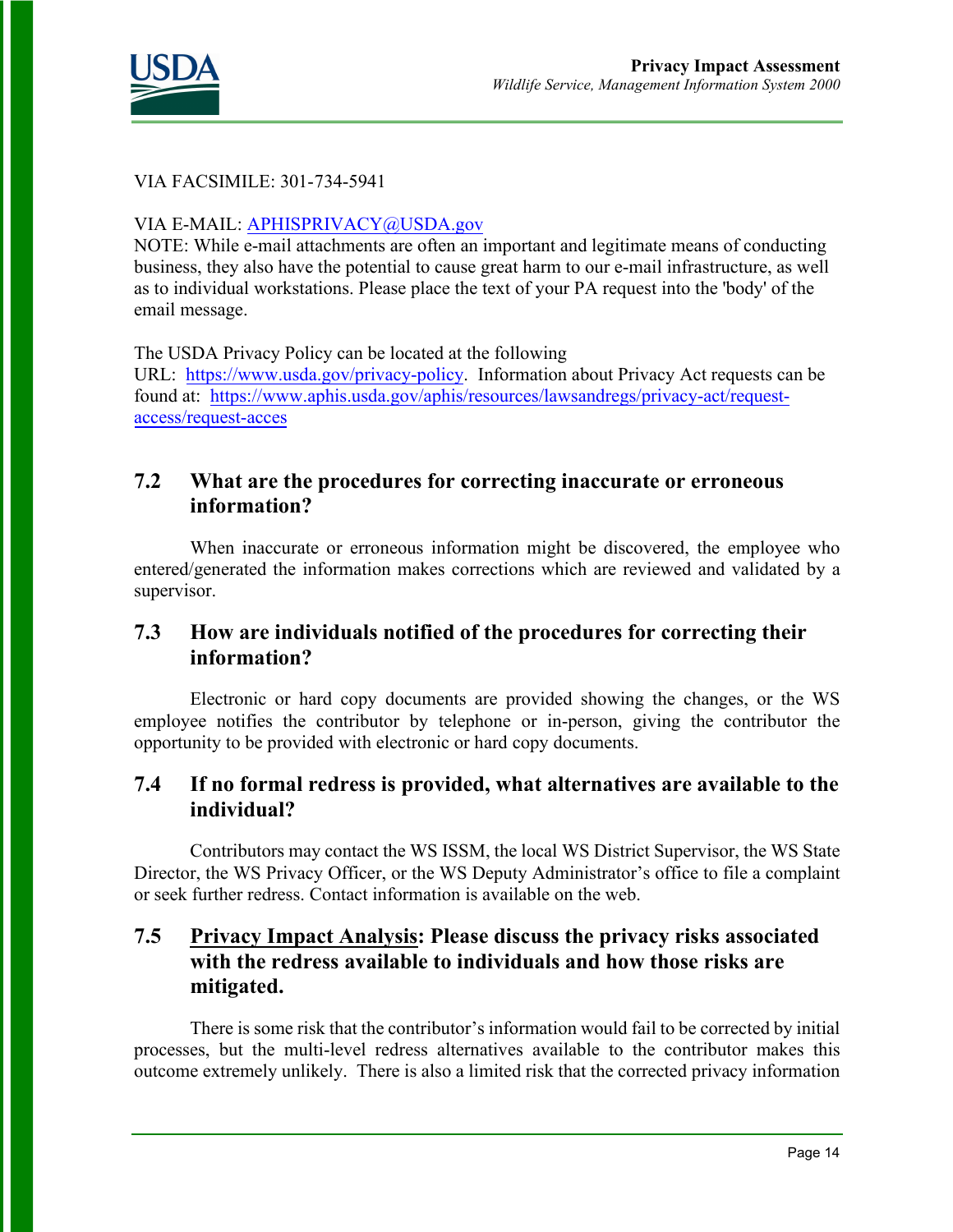

could also be erroneous, but documentation to the contributor from WS ensures that the corrected information is available for review and approval by the contributor.

# **Section 8.0 Technical Access and Security**

The following questions are intended to describe technical safeguards and security measures.

### **8.1 What procedures are in place to determine which users may access the system and are they documented?**

Procedures in place to determine which users may access the system include unique user identification, two-factor authentication (eAuth), agency implemented cybersecurity measures, and firewalls installed at each access point. When employees are disqualified from access to the system or any sector of the data, there is an immediate lockout capability. Documentation of procedures are available in the MIS2000 Rules of Behavior and MIS2000 Security Features User's Guide in the WS IDMH as appendices.

### **8.2 Will Department contractors have access to the system?**

Yes.

### **8.3 Describe what privacy training is provided to users either generally or specifically relevant to the program or system?**

Users are required to take annual departmental/agency privacy training. All new users are also given orientation by the ISSM, ISSM representatives, or supervisors on protecting privacy in the WS system of records.

### **8.4 Has Certification & Accreditation been completed for the system or systems supporting the program?**

Yes

### **8.5 What auditing measures and technical safeguards are in place to prevent misuse of data?**

The system automatically records an audit trail which identifies logon and data change or data entry actions. Routine monitoring of audit records is done.

### **8.6 Privacy Impact Analysis: Given the sensitivity and scope of the information collected, as well as any information sharing conducted on the system, what privacy risks were identified and how do the security controls mitigate them?**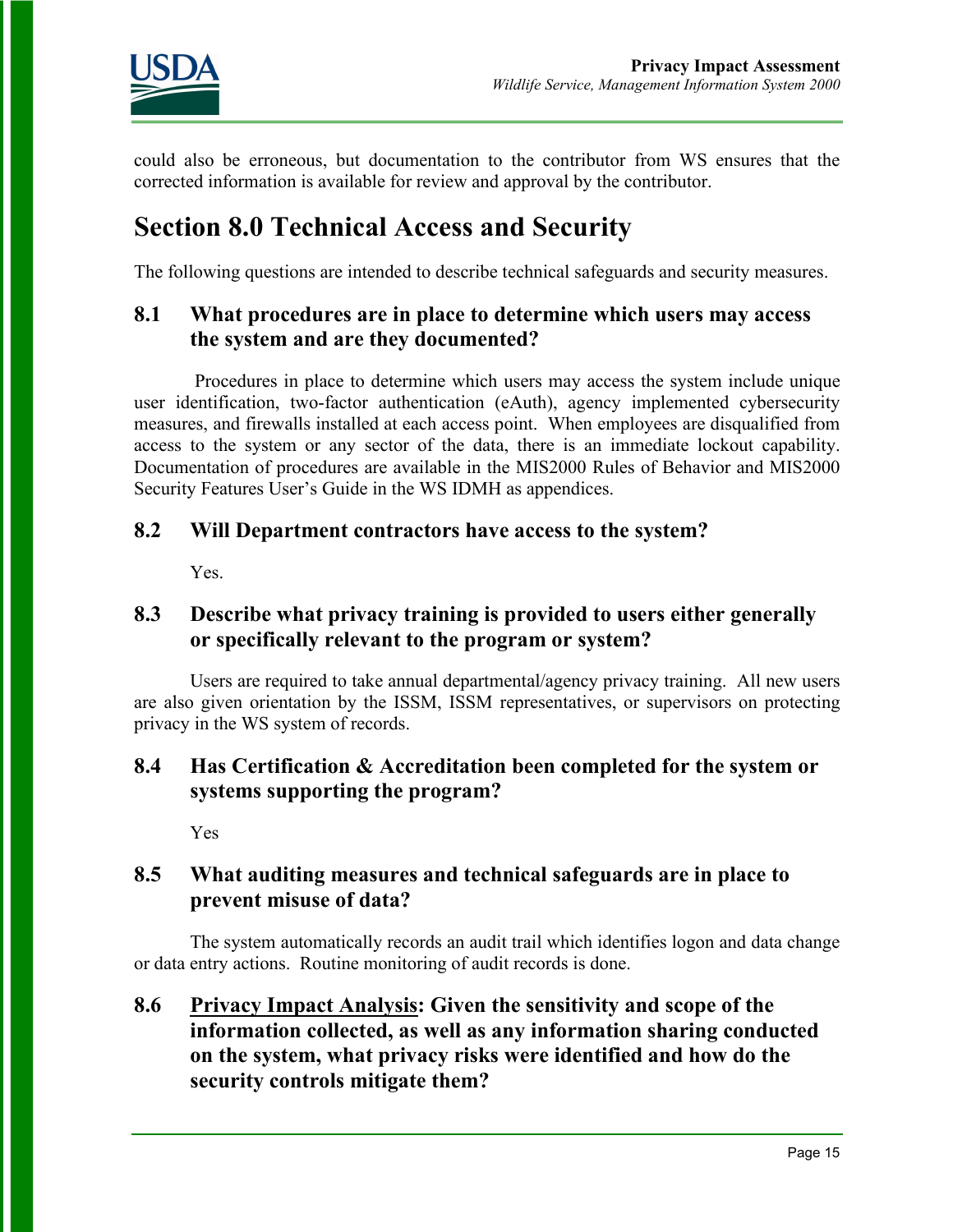

There is a very slight risk that WS field employees could gain access to privacy information, such as names and addresses of cooperators which they do not service. However, access to accounts by non-servicing employees must be granted by security personnel and by supervisors of both the servicing employees and those employees seeking access. Further, any access to privacy data in the system is only available to certain WS personnel and that by use of the least privileged rule.

# **Section 9.0 Technology**

The following questions are directed at critically analyzing the selection process for any technologies utilized by the system, including system hardware and other technology.

### **9.1 What type of project is the program or system?**

A web-based direct data entry system of records.

### **9.2 Does the project employ technology which may raise privacy concerns? If so please discuss their implementation.**

Because this project is web-based, there is some risk that unauthorized intruders could gain access to privacy information. However, the system resides behind the APHIS firewall, and is protected by eAuthentication access protocols. Users are granted initial access through a tiered approval process which provides layers of validation, and only employees supervised by WS can become users with access into the system.

# **Section 10.0 Third Party Websites/Applications**

The following questions are directed at critically analyzing the privacy impact of using third party websites and/or applications.

**10.1 Has the System Owner (SO) and/or Information Systems Security Program Manager (ISSPM) reviewed Office of Management and Budget (OMB) memorandums M-10-22 "Guidance for Online Use of Web Measurement and Customization Technology" and M-10-23 "Guidance for Agency Use of Third-Party Websites and Applications"?**

Yes

**10.2 What is the specific purpose of the agency's use of 3rd party websites and/or applications?**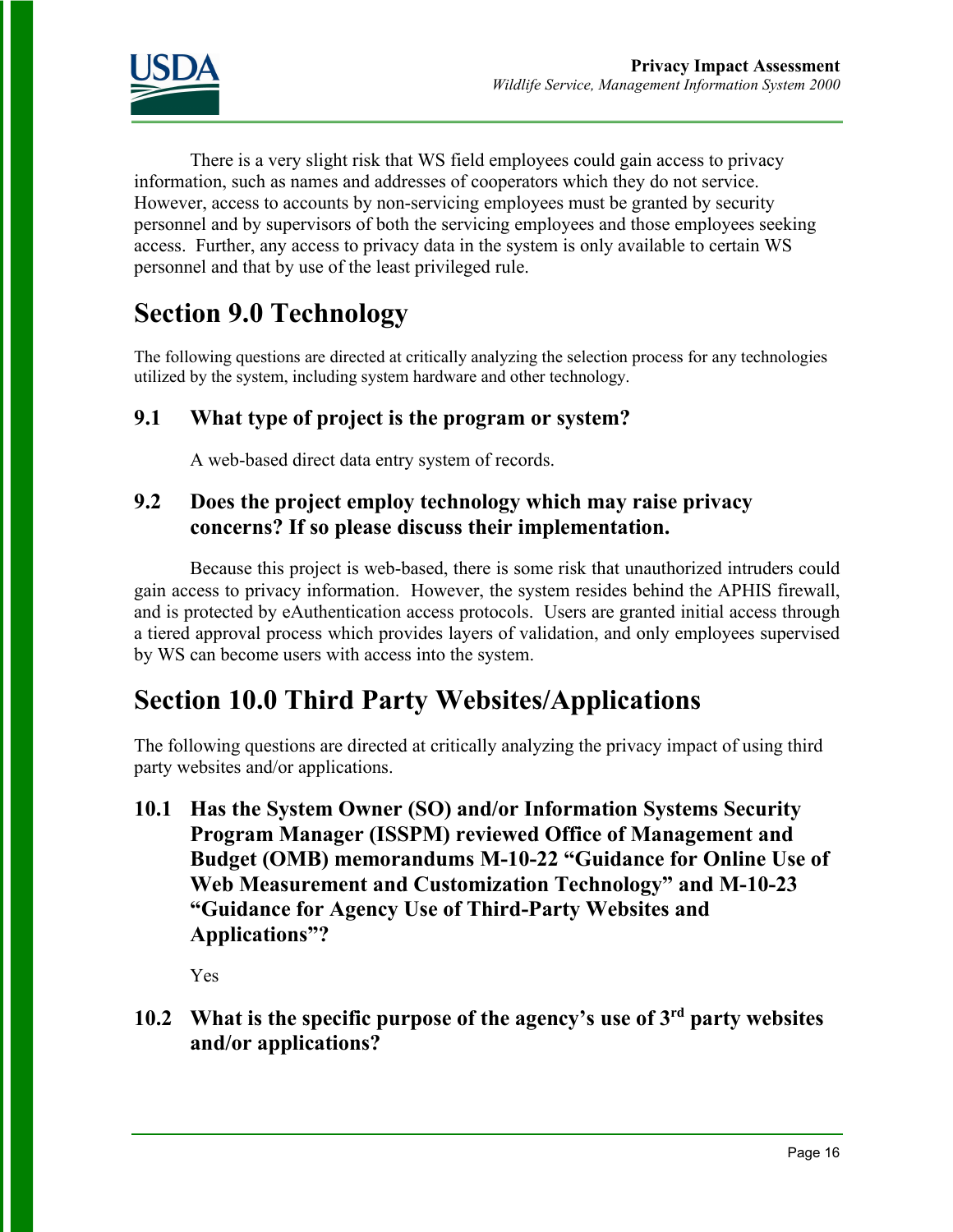

WS does not use 3<sup>rd</sup> party websites or applications for conducting business or contact initiatives.

**10.3 What personally identifiable information (PII) will become available through the agency's use of 3rd party websites and/or applications.**

 $N/A$ 

**10.4 How will the PII that becomes available through the agency's use of 3rd party websites and/or applications be used?**

 $N/A$ 

**10.5 How will the PII that becomes available through the agency's use of 3rd party websites and/or applications be maintained and secured?**

 $N/A$ 

**10.6 Is the PII that becomes available through the agency's use of 3rd party websites and/or applications purged periodically?** 

*N/A If so, is it done automatically?*   $N/A$ 

*If so, is it done on a recurring basis?*   $N/A$ 

**10.7 Who will have access to PII that becomes available through the agency's use of 3rd party websites and/or applications?**

N/A

**10.8 With whom will the PII that becomes available through the agency's use of 3rd party websites and/or applications be shared - either internally or externally?**

N/A

**10.9 Will the activities involving the PII that becomes available through the agency's use of 3rd party websites and/or applications require**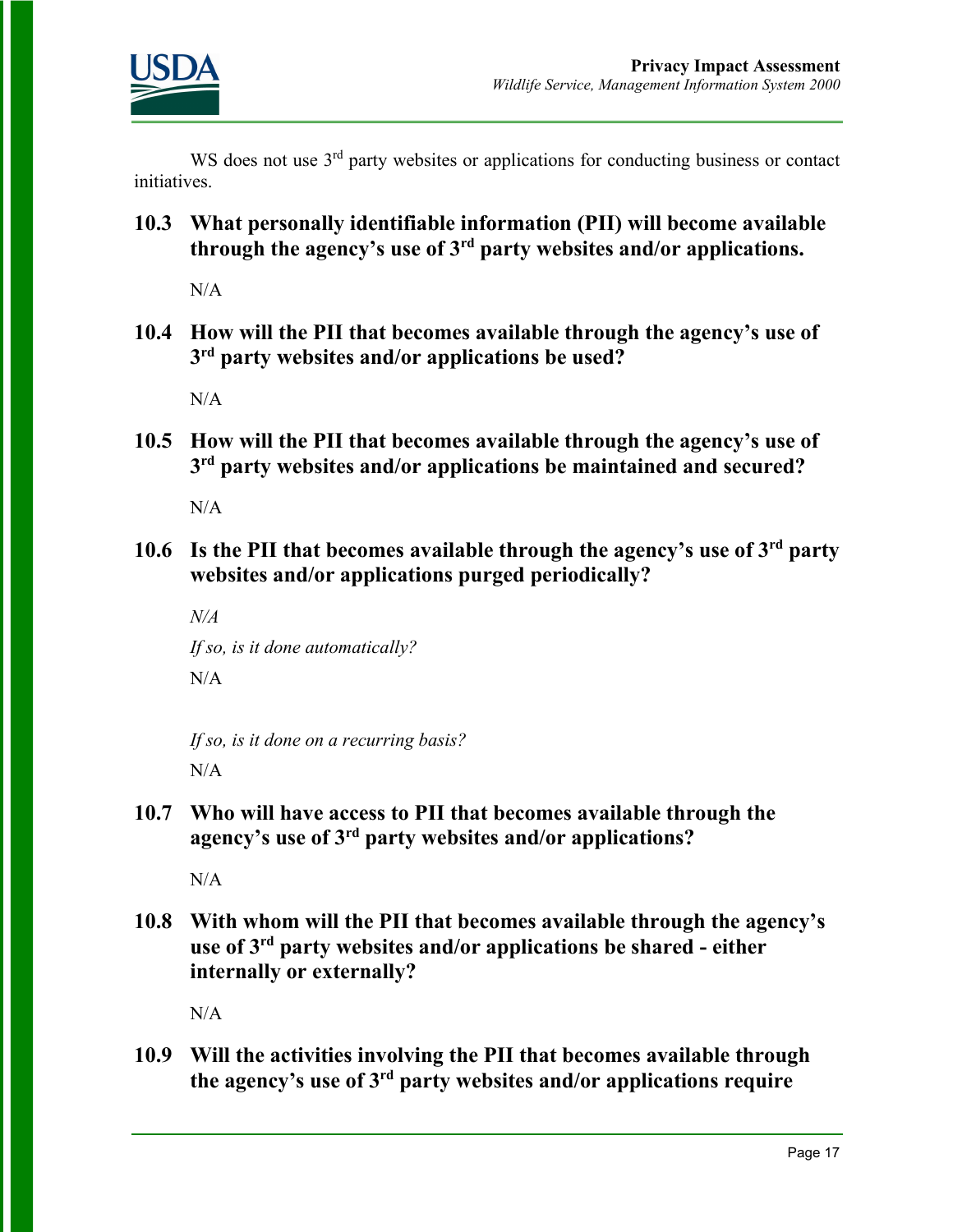

**either the creation or modification of a system of records notice (SORN)?** 

 $N/A$ 

### **10.10 Does the system use web measurement and customization technology?**

N/A

*If so, is the system and procedures reviewed annually to demonstrate compliance to OMB M-10-23?* 

 $N/A$ 

**10.11 Does the system allow users to either decline to opt-in or decide to opt-out of all uses of web measurement and customization technology?**

N/A

*If so, does the agency provide the public with alternatives for acquiring comparable information and services?* 

 $N/A$ 

**10.12 Privacy Impact Analysis: Given the amount and type of PII that becomes available through the agency's use of 3rd party websites and/or applications, discuss the privacy risks identified and how they were mitigated.** 

 $N/A$ 

### **Responsible Officials**

David S. Reinhold, Director OSS, WS

Robert L. Hudson, Assistant Regional Director, WS